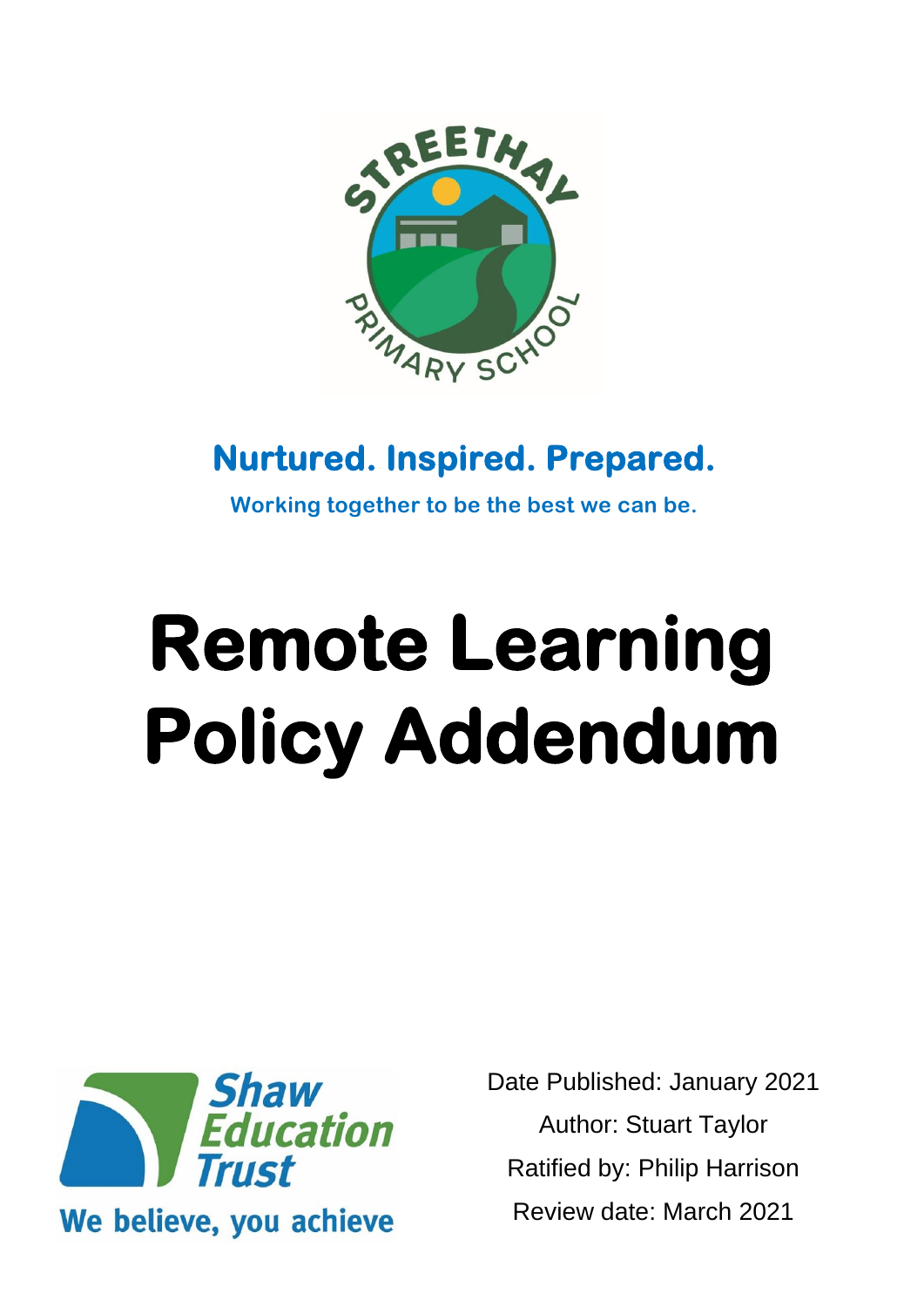# **Remote Learning at Streethay**

## **EYFS Daisies, Daffodils and Sunflowers**

All home learning would initially link to our planned curriculum themes and topics. Opportunities for as much of the usual timetable as possible will be shared with parents. We recognise and understand how hard home learning can be and ask that parents just try their best. We have designed our remote learning approach in consultation with our community. As we have many parents working from home and our children are younger and less able to sustain attention for longer periods, we have chosen to provide flexible resources that can be used at any time of the day. We will constantly review the content of home learning and adjust where necessary for individuals, groups and the class. If you would like to provide feedback or ideas, please contact us.

## **Reception, Sunflowers**

## **Systems for Remote Learning: Tapestry Learning Journey APP/Website**

A daily message with an attachment will be sent via Tapestry. Approximately 3 hours of learning will be shared.

*This will include with ideas for how to engage the child in play-based learning linked to the Early Years Curriculum. English, Maths and Phonics activities will be included.* 

Parents should post images and videos of work on Tapestry.

Teachers will engage with this daily with the aim to support and move learning on.

*Daily English, Maths and Phonics videos will also be shared with parents of children in Sunflowers.*

## **KS1, Rabbits and Meadow**

## **Systems for Remote Learning: Tapestry Learning Journey APP/Website and Microsoft Teams**

KS1 pupils are expected to complete 3 hours of learning at home each day. Teachers will provide the resources and teaching; parents should support task completion and focus.

An overview of learning for each day will be posted within the class Teams page.

*This will be accessed by parents and children using an individual login. Associated documents to support learning will be shared within the 'Files' section of the team site. A video explanation of how to access class Teams pages and a code of conduct will be shared with parents.* 

*Teachers will talk over Powerpoint presentations and provide video explanations to support the children learning new content.* 

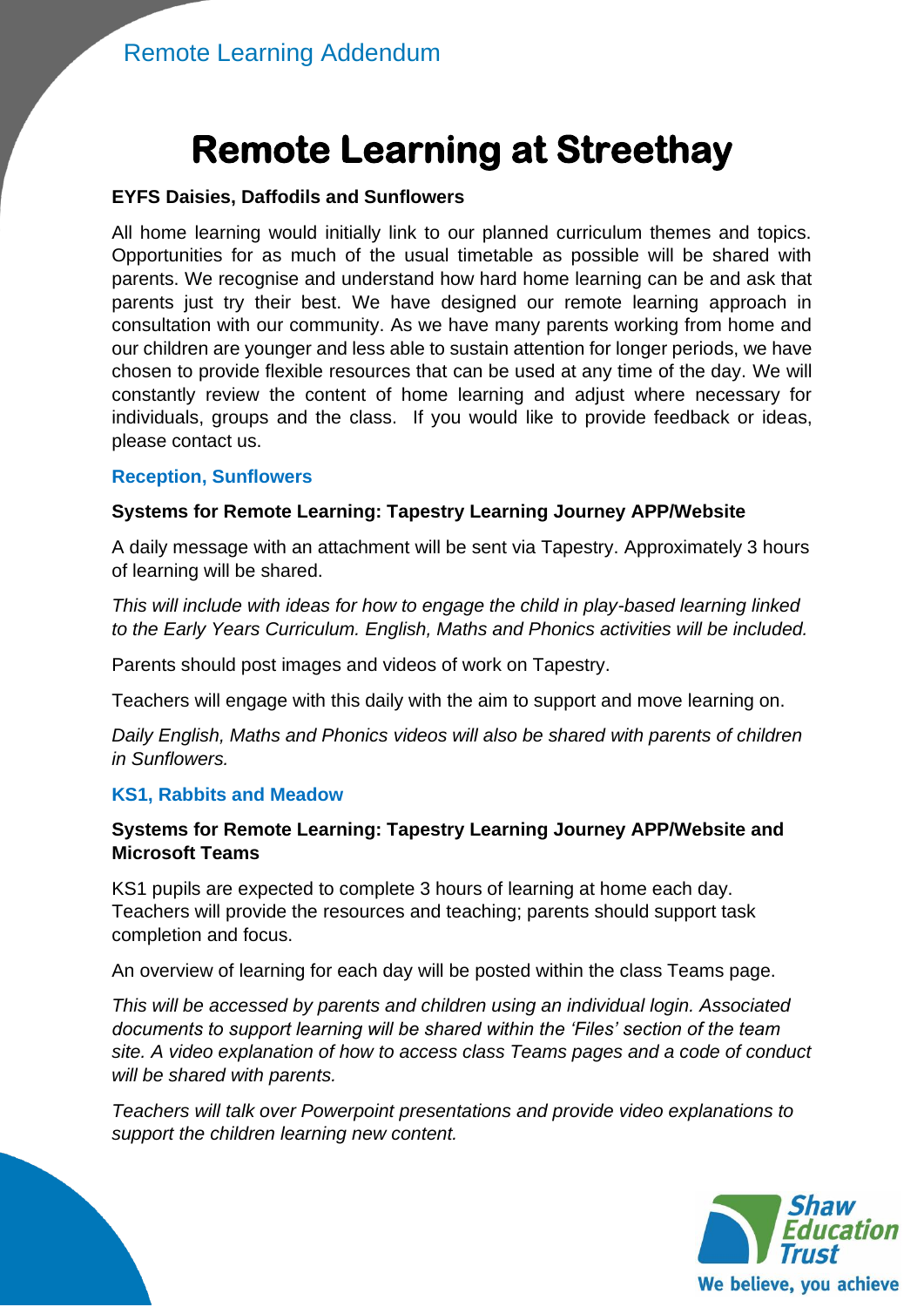## Remote Learning Addendum

Tapestry Learning Journey will continue to be used to share video and pictures of learning.

*Tapestry should be used for individual messaging and questions and teaching staff will be expected to engage daily with this. Teachers will provide motivational and specific feedback. We will also ask children to complete assessment quizzes.* 

## **Class Team Meets**

The Class Teacher and Teaching Assistant will hold regular *class team meets*. These will take place on Teams for Remote Learners and will (where consent is obtained) include contributions from the children in the Critical Worker Provision. Parents would support learners at home to login to their Teams account and navigate into the meeting. There would always be two members of staff in the meeting. Children will not have access to camera functions, but they will be able to see and talk to the teacher via the mic.

## **Curriculum Coverage and Assessment**

Class Teachers will collect assessment information from children in the critical worker provision and remote learners to make informed decisions about curriculum coverage, pupil progress and next steps. We will work tirelessly to ensure that we offer the best and most appropriate curriculum by exploring a wide range of assessment strategies e.g. quizzes and Tapestry feedback alongside our traditional methods. Upon return to full opening there will be a period of enhanced (age appropriate) diagnostic assessment to ascertain gaps in learning and next steps.

## **Support with IT**

We will regular survey our parents and check informally through communication that all families have access to the required technology to support home learning. Where necessary we can and will loan school equipment to parents for use for remote learning.

## **Safe and Well Checks**

During any bubble closure or lockdown, we will work hard to safeguard our community. This will mean that if we have not seen updates on Tapestry or had any other communication for a period of 3 days, we will attempt to get in touch to check the family is ok. If contact is not responded to promptly (within 2 days), we may contact emergency contacts, visit the home and/or refer to First Response (social services). We realise that this might seem strict, but we would hate for a family to be poorly and in need of support and for us to be unaware.

## **Communication**

During any partial or full closure, we would continue to be available in the usual ways. Voicemails and emails would be checked daily. If you need support, you should call and let us know. Teachers will post updates on Tapestry/Teams and there would be regular newsletters to keep the community updated.